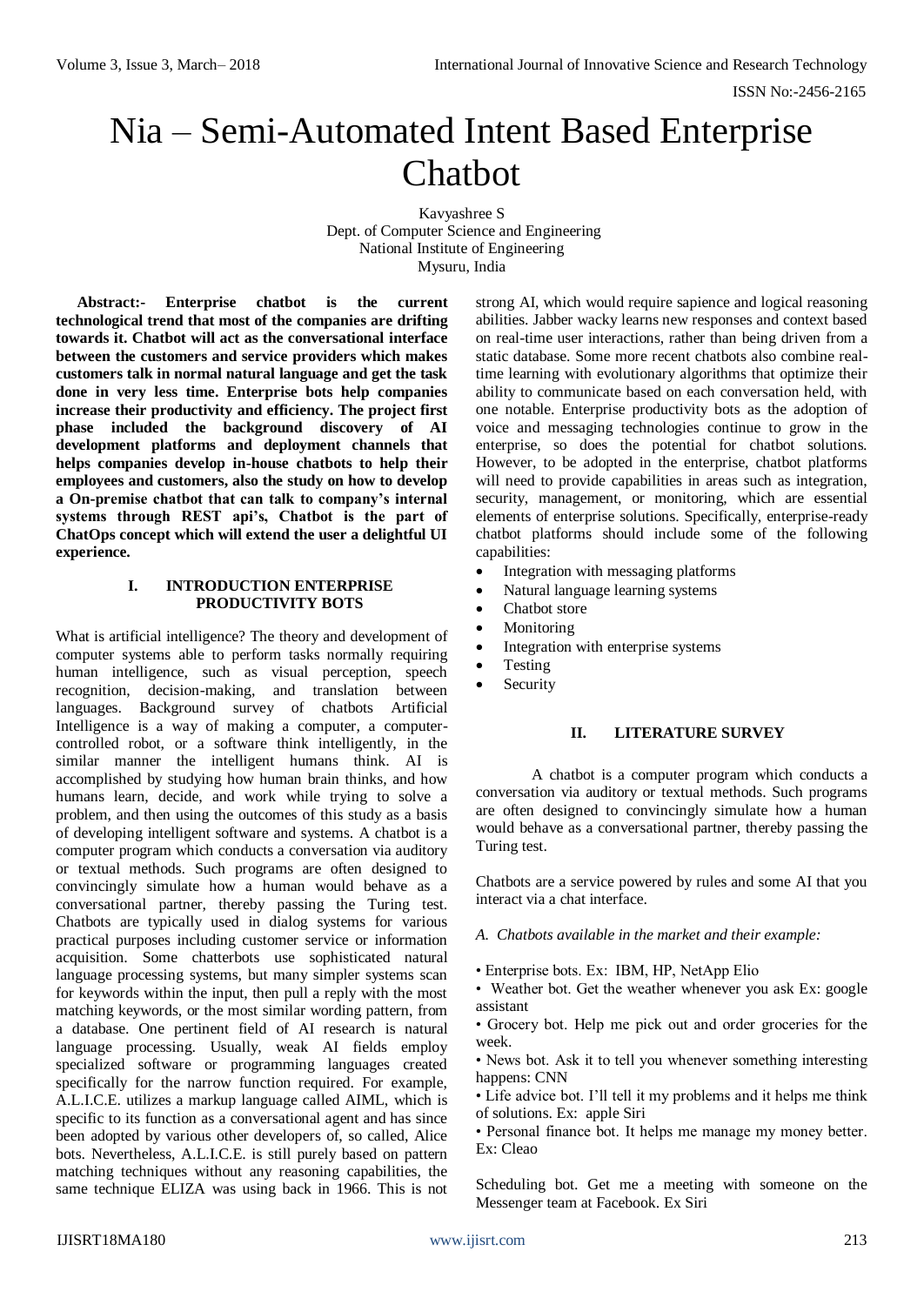#### ISSN No:-2456-2165

## *B. Types of AI assistants*

A.I assistants are classified into two types:

- Rules based
- A.I based'

| <b>Platform documentation</b> | <b>Service to build bots</b> |  |  |
|-------------------------------|------------------------------|--|--|
| FB messenger                  | Octane.ai                    |  |  |
| Discord                       | Wit.ai                       |  |  |
| Slack                         | <b>IBM</b> Watson            |  |  |
| Kik                           | Google Dialogue flow         |  |  |
| Telegram                      | Amazon Alexa and Lex         |  |  |

Table 1: Platform and services to build a chatbot

# *C. Architecture of chatbots Goals of AI*

- To Create Expert Systems − The systems which exhibit intelligent behavior, learn, demonstrate, explain, and advice its users.
- To Implement Human Intelligence in Machines − Creating systems that understand, think, learn, and behave like human

# **III. HARDWARE AND SOFTWARE REQUIREMENTS**

- *A. Software requirements*
- JavaScript and Coffee Script
- Familiar with NodeJS
- Familiar with API's which are required
- Familiar with google or amazon's bot development platforms and train them.
- Google's Api.ai for NLP and ML techniques
- GitHub's open source platform called as Hubot for the bot development.
- *B. Hardware requirements*
- Linux machine ubuntu or red hat
- Windows 8 and above.

# **IV. SYSTEM DESIGN DETAILS**

The figure describes how I achieved ChatOps by using GitHub Hubot into company's internal product. To define service level managers according to wiki "*Service Level Management* (SLM) aims to negotiate Service Level Agreements with the customers and to design services in accordance with the agreed service level targets. This ITIL process is also responsible for ensuring that all Operational Level Agreements and Underpinning Contracts are

appropriate, and to monitor and report on service levels." So, it acts as an interface to company's data and customers.



Fig. 1:- Brief workflow of chatbot interacting with SLM

The workflow of the chatbot interaction with api's is as given below:

- Employee interacts with the chatbot to get or put something on to the storage or from the storage
- The chatbots doses the NLP and marks the intents and calls the respective REST api's by GET or POST
- The answer is fetched from the storage system from the api's and given back to the employs as the response

| Gives result in natural language | <b>Chatbot</b> | responds back with the result                                     |
|----------------------------------|----------------|-------------------------------------------------------------------|
| requests in natural language     |                | company's<br><b>APP's</b><br>calls the respective apis(GETorPOST) |
| employee                         |                | gets the information from<br>gives<br>data                        |
|                                  |                | storage<br>system                                                 |

Fig. 2:- Detailed flow diagram of the messages and responses using REST api's.

# **V. IMPLEMENTATION DETAILS OF THE PROJECT**

The below flowchart gives us the detailed workflow on how intent based chatbot works in intranet. The user enters the query and the query is parsed into words to understand what user meant, this is done by a pre-trained model in Google api.ai it helps the model to identify the intent prior to this the intent and entities must be created in the api.ai project. Once the user intent is identified the required mandatory entities for file share api (POST) call is asked to the user and parameters are extracted. These entities are then embedded into the required parameters list in the body of api POST call, upon successful creation of file share the job URL is given back to the user to track his file share in future. In case if the query asked by the user doesn't match any intents it is redirected to the default intent.